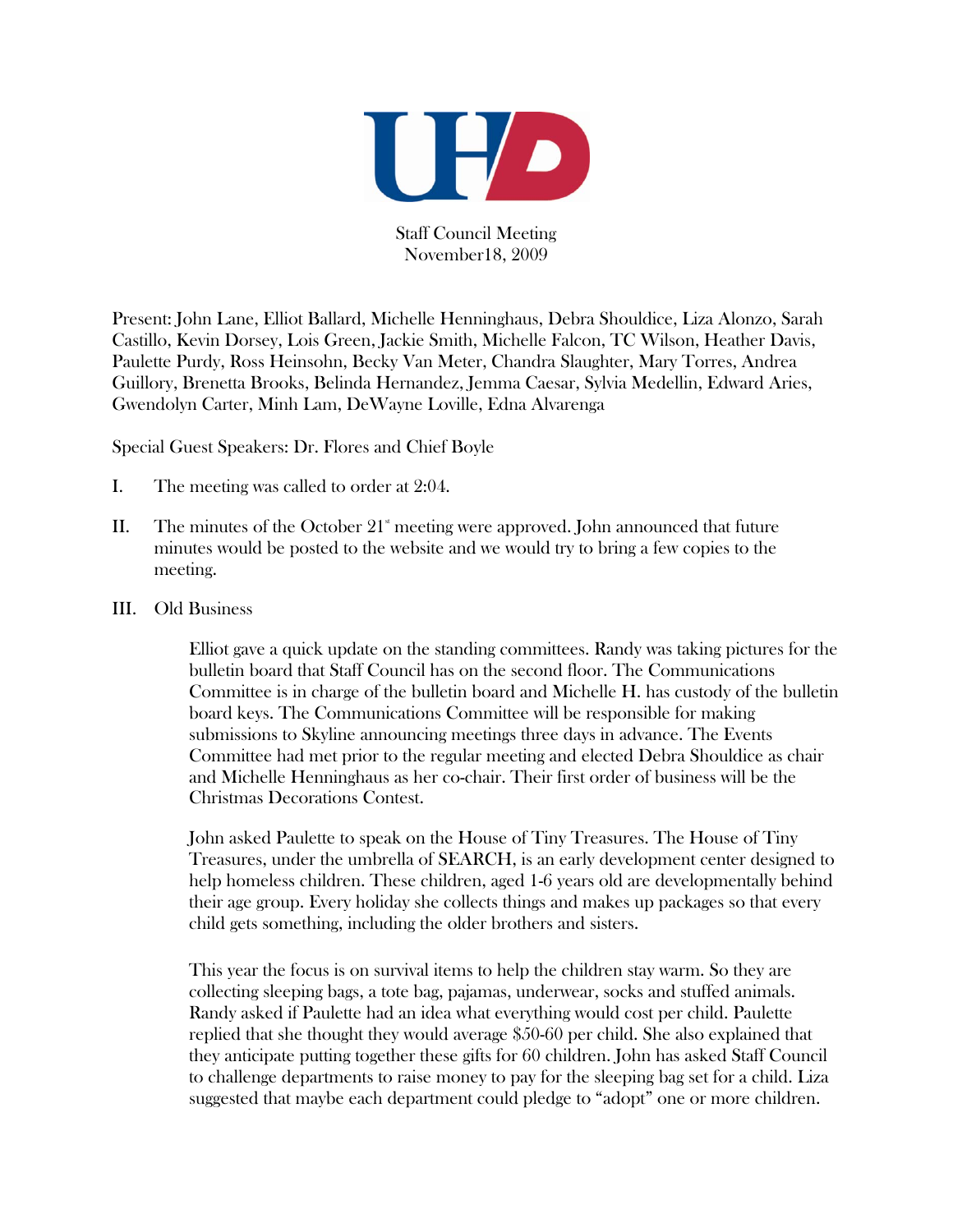The House of Tiny Treasures is the only organization of its kind in the country. Becky asked if we had a deadline in mind for when donations would need to be in by? After some discussion it was decided that December  $15<sup>th</sup>$  was a good date to cut off the donations so that we could get the money to Paulette so that she could get everything and put the bags, etc. together.

## IV. New Business

A. Dr. Flores thanked the staff because we help to make this a better university. He spoke briefly about the leadership retreats and what they hope to accomplish. Their intent is to focus on what is important to staff, faculty and the students and to learn what can be done to improve UH-D.

He has visited classroom, attended focus groups, gone on the leadership retreats, participated in Registration Week in order to get a better sense of the university. To learn more about what do, what we're capable of.

This is important because it takes an university FORTY years to mature. We are coming up on our forty year mark. We've been one thing for so long but a dramatic change is in the making and we will need to change and grow in order to be competitive. The population of the university is changing and growing; future predictions indicate that we could have as many as 20,000 – 25,000 students. This will include on-campus, off-campus, day and night students. We need to determine how to best serve all of our students.

Some of the ways that we can better serve those students is to expand services at night and on the weekends. We need to develop an adult-entry program, and a better sense of community that is not strictly focused on the full-time student. We need to determine what the students need and provide it for them. One example is a childcare/dependent care program.

Another issue that Dr. Flores is addressing is how can we enrich staff development. How do we make this a better place to work? Everyone wants raises, but we have to consider the financial situation for Texas. The Board of Regents do support merit raises but didn't support any raises this year. We want to avoid layoffs, expand the university and make this the best possible university to work at and to go to school at.

Becky asked about marketing for the investiture. Dr. Flores replied that they were hard at work marketing the investiture, and raising money.

Brenetta mentioned that offering extended service has been an issue that has needed to be addressed for a long time. Dr. Flores agreed and added that it might be addressed by using flex shifts, and having some employees that take Wednesday off and work on Saturday instead. He suggested that some people could work from 7:00-3:00, some from 12:00-8:00 and some from 5:00-12:00.